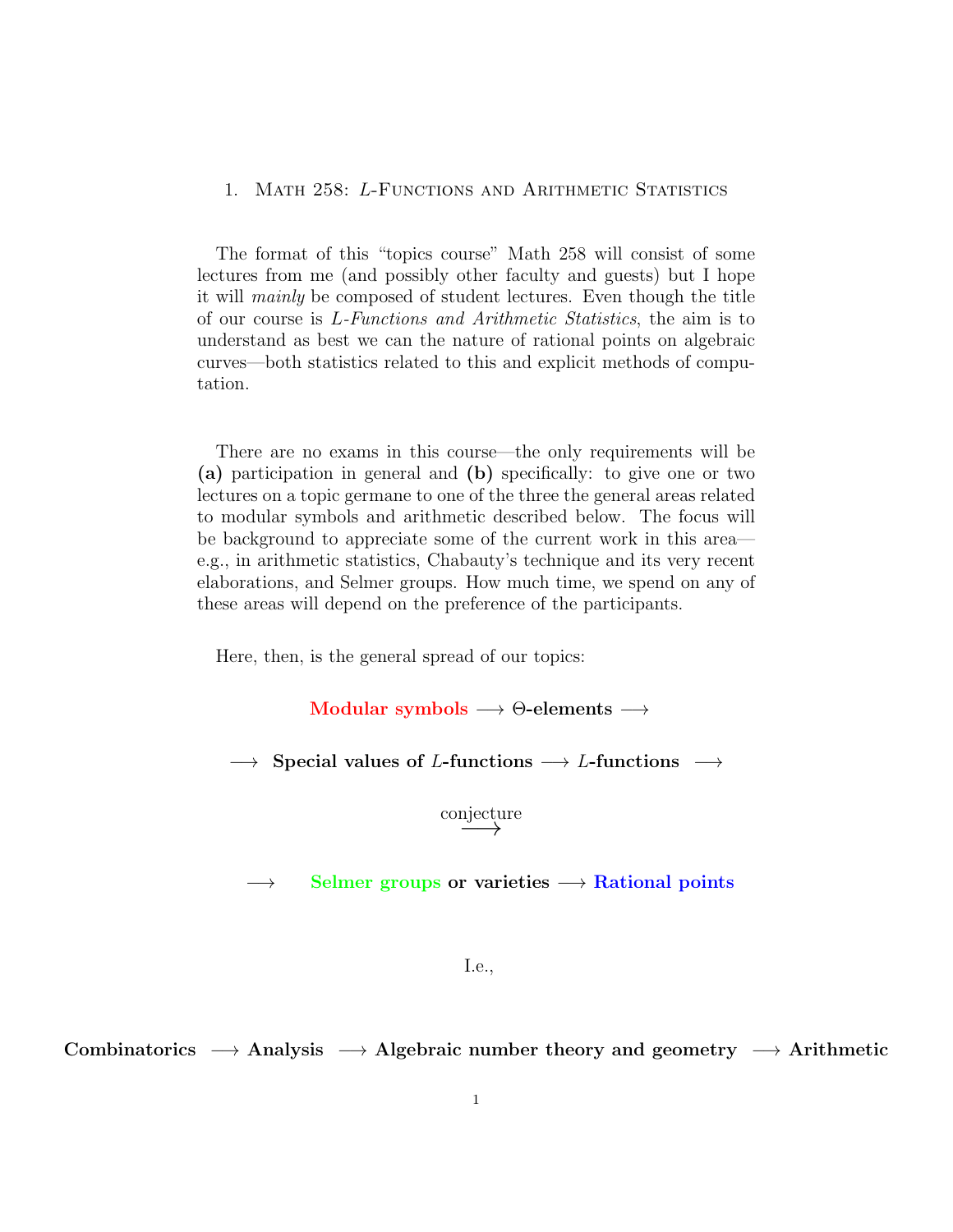#### 2. General comments

How many rational points are there? Theorems, Conjectures, Statistics:

Since we've been trying—for millennia—to understand phenomena related to rational points (of curves or of varieties of various types) it's of interest to take stock of current work (proved, or conjectured) regarding general statistical features of these phenomena; and to study whatever new developments—either proved or conjectured—that there are for actual computation and determination (e.g., of these statistics, and of the rational points themselves).

Conjectures (and some results) suggest that, on the whole, algebraic varieties over a number field  $K$  tend not to have all that many  $K$ rational points unless either

• there is some specific algebraic geometric structure (e.g., a group structure in the works) generating them,

or, in the case, say, of abelian varieties

• a functional equation (proved, or conjectured) and a corresponding root number computation predicts the parity of the rank of a Mordell-Weil group (which in many cases allows one to expect the existence of more rational points than is in evidence without this prediction).

But lacking either reason for rational points to be abundant<sup>[1](#page-1-0)</sup>, the sense is that they are scarce.

For curves, there is recent work that emphasizes the scarcity of points. For example, the body of work of Manjul Bhargava and his collaborators offer (*proved*) results indicating, in general terms, that statistically we may expect few rational points in various contexts; e.g., the work of Manjul Bhargava, Benedict H. Gross, and Xiaoheng Wang may be roughly interpreted as showing that most hyperelliptic curves of high genus have relatively few rational points (Pencils of quadrics and the arithmetic of hyperelliptic curves: http://arxiv.org/abs/1310.7692).

One also has classical results stemming from Chabauty's method such as Robert Coleman's corollary (in *Effective Chabauty*, Duke Math. J. 52 (1985), no. 3, 765-770) that any curve over  $\mathbb Q$  of genus 2 with

<span id="page-1-0"></span> $^{\rm 1}$  A conjecture of Lang implies that a variety over a number field has infinitely many rational points only if it contains a rational curve or a nontrivial image of an abelian variety.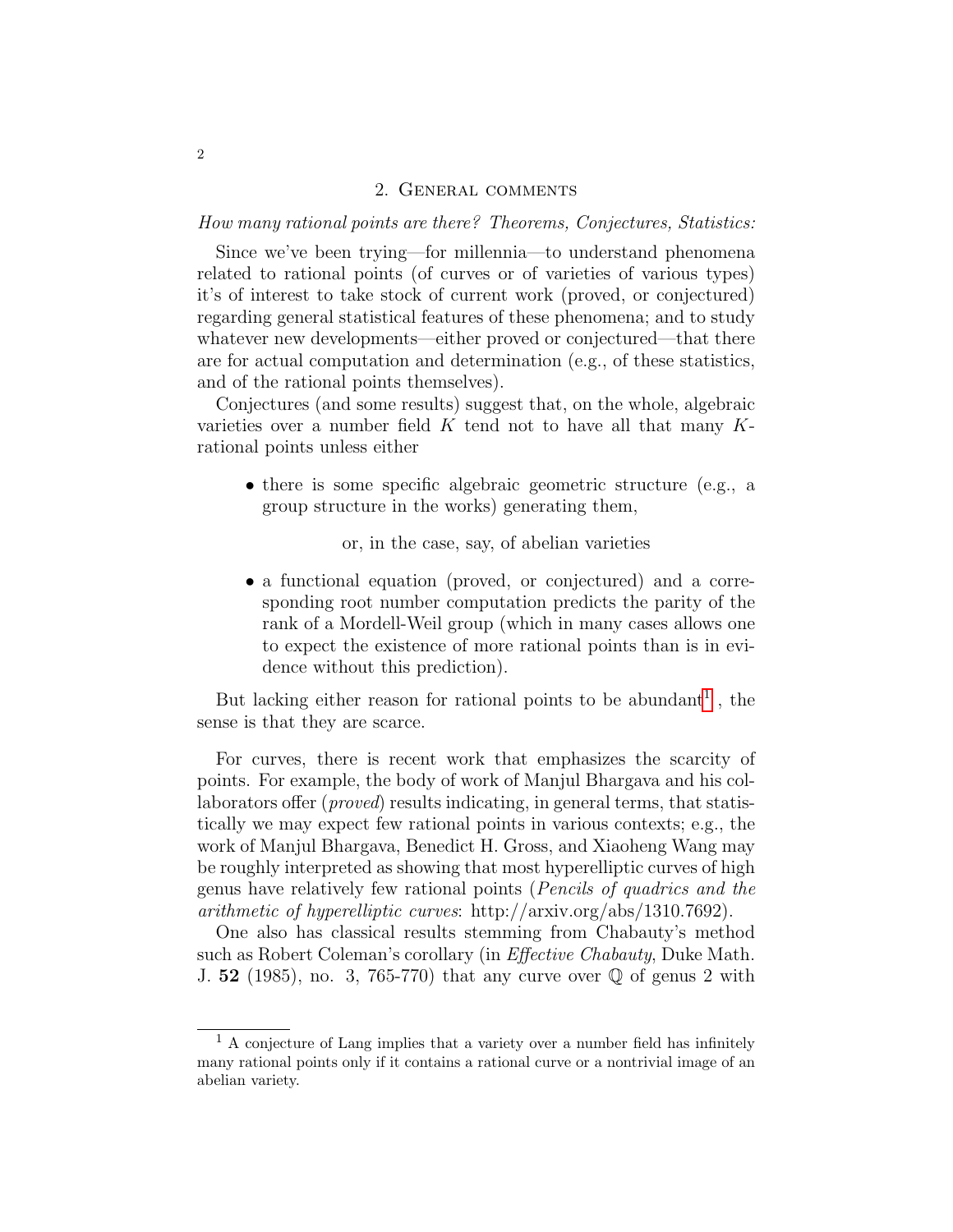good reduction at 2 or 3 and the Mordell-Weil rank of its jacobian  $\leq 1$ possesses at most 12 Q-rational points.

# How many rational points are there? Heuristics:

Moreover, various different *types of heuristics* play a role in leading us to expect further manifestations of 'scarcity.' For example:

- For elliptic curves, the remarkable guess (originally made by Honda for families of quadratic twists of a single elliptic curve) that there is a finite upper bound to the Mordell-Weil ranks of all elliptic curves over Q has been given some support by heuristics developed in the article A heuristic for boundedness of ranks of elliptic curves<sup>[2](#page-2-0)</sup>. The heuristic set-up here connects to the earlier 'Cohen-Lenstra' heuristic regarding ideal class groups. The conjecture, by the way, is that this maximal rank is not only finite, but quite small.
- David, Fearnley, and Kisilevsky (DFK) make use of *random* matrix heuristics to (essentially<sup>[3](#page-2-1)</sup>) conjecture that if  $E$  is an elliptic curve over  $\mathbb Q$  for any prime number  $p > 5$  there are only finitely many cyclic extensions K of  $\mathbb Q$  such that  $E(K)$  is strictly larger than  $E(\mathbb{Q})$ . (This connects with the question of Diophantine stability for more general curves and varieties<sup>[4](#page-2-2)</sup>, a topic that we want to consider in this seminar-course.)
- Inspired by (DFK), Karl Rubin and I have been framing conjectures (and proving some theorems) and making some computations regarding modular symbols to develop a somewhat more naive heuristic format in hopes that it gives the same qualitative conclusion as DFK. Curiously—although the qualitative predictions are the same—at the moment there are very slight (power of log) differences in certain instances between this heuristic and the more sophisticated random matrix heuristic; we hope to understand this better.

<span id="page-2-1"></span><span id="page-2-0"></span><sup>2</sup> J. Parks, B. Poonen, J. Voight, M. Wood arXiv:1602.01431v3

<sup>3</sup> They actually conjecture the corresponding statement for nonvanishing of special values of the relevant L-functions.

<span id="page-2-2"></span> $4$  A variety V over a field K is saidto be **Diophantine stable** for the field extension  $L/K$  if  $V$  'acquires no new rational points' under the base change from K to L; i.e., if  $V(L) = V(K)$ .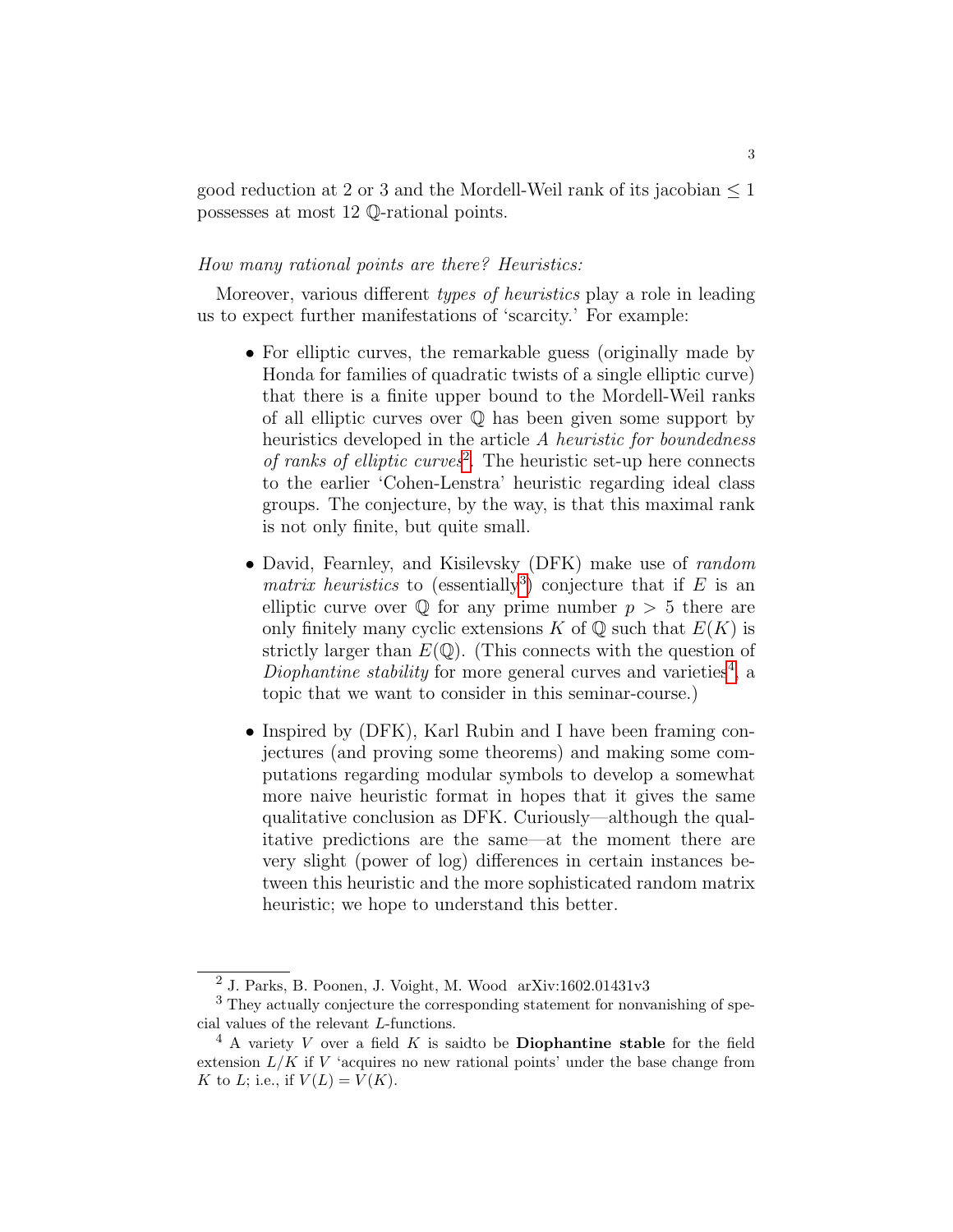How many rational points are there? Theorems. Specific computations:

We will have presentations about new results regarding Selmer groups (which allow us to use Galois cohomology to control the size of the rank of the Mordell-Weil group of abelian varieties) and regarding Selmer varieties which occur in the method of Chabauty-Coleman-Kim. This new approach has been used<sup>[5](#page-3-0)</sup> to compute rational points of curves in cases that were beyond the reach of older methods<sup>[6](#page-3-1)</sup>.

### 3. Basic references

#### (i) Modular symbols,  $\theta$ -elements and *L*-functions.

- (a) The basics
- (b) Some statistics
- (c) Applications to theorems (and conjectures) regarding rational points.

## A few relevant references:

- S. Lang, Introduction to Modular Forms, Springer-Verlag (Chapters IV, V) [https://wstein.org/edu/Fall2003/](https://wstein.org/edu/Fall2003/252/references/lang-intro_modform/Lang-Introduction_to_modular_forms.pdf) [252/references/lang-intro\\_modform/Lang-Introduct](https://wstein.org/edu/Fall2003/252/references/lang-intro_modform/Lang-Introduction_to_modular_forms.pdf)ion\_ [to\\_modular\\_forms.pdf](https://wstein.org/edu/Fall2003/252/references/lang-intro_modform/Lang-Introduction_to_modular_forms.pdf)
- J. I. Manin, Parabolic points and zeta functions of modular curves, Izv. Akad. Nauk SSSR Ser. Mat. 36 (1972), 19-66. [https://wstein.org/edu/Fall2003/252/referen](https://wstein.org/edu/Fall2003/252/references/Manin-Parabolic/Manin-Parabolic_points_and_zeta_functions_of_modular_curves.pdf)ces/ [Manin-Parabolic/Manin-Parabolic\\_points\\_and\\_zeta\\_](https://wstein.org/edu/Fall2003/252/references/Manin-Parabolic/Manin-Parabolic_points_and_zeta_functions_of_modular_curves.pdf) [functions\\_of\\_modular\\_curves.pdf](https://wstein.org/edu/Fall2003/252/references/Manin-Parabolic/Manin-Parabolic_points_and_zeta_functions_of_modular_curves.pdf)
- B. Mazur, Courbes elliptiques et symboles modulaires, Séminaire Bourbaki,  $24$ 'eme année (1971/1972), Exp. No. 414, Springer, Berlin, 1973, pp. 277- 294. Lecture Notes in Math., Vol. 317.
- B. Mazur-K. Rubin (to be specified; various articles)
- Y. N. Petridis, M.S. Risager, Arithmetic statistics of modular symbols, arXiv:1703.09526

4

<span id="page-3-0"></span> $5$  by J. S. Balakrishnan, N, Dogra, J.S. Müller, J. Tuitman, J. Vonk, and by people in this seminar

<span id="page-3-1"></span><sup>&</sup>lt;sup>6</sup> Among these are *some of the* the (very interesting) curves  $X = X_0(p)^+$  for p prime.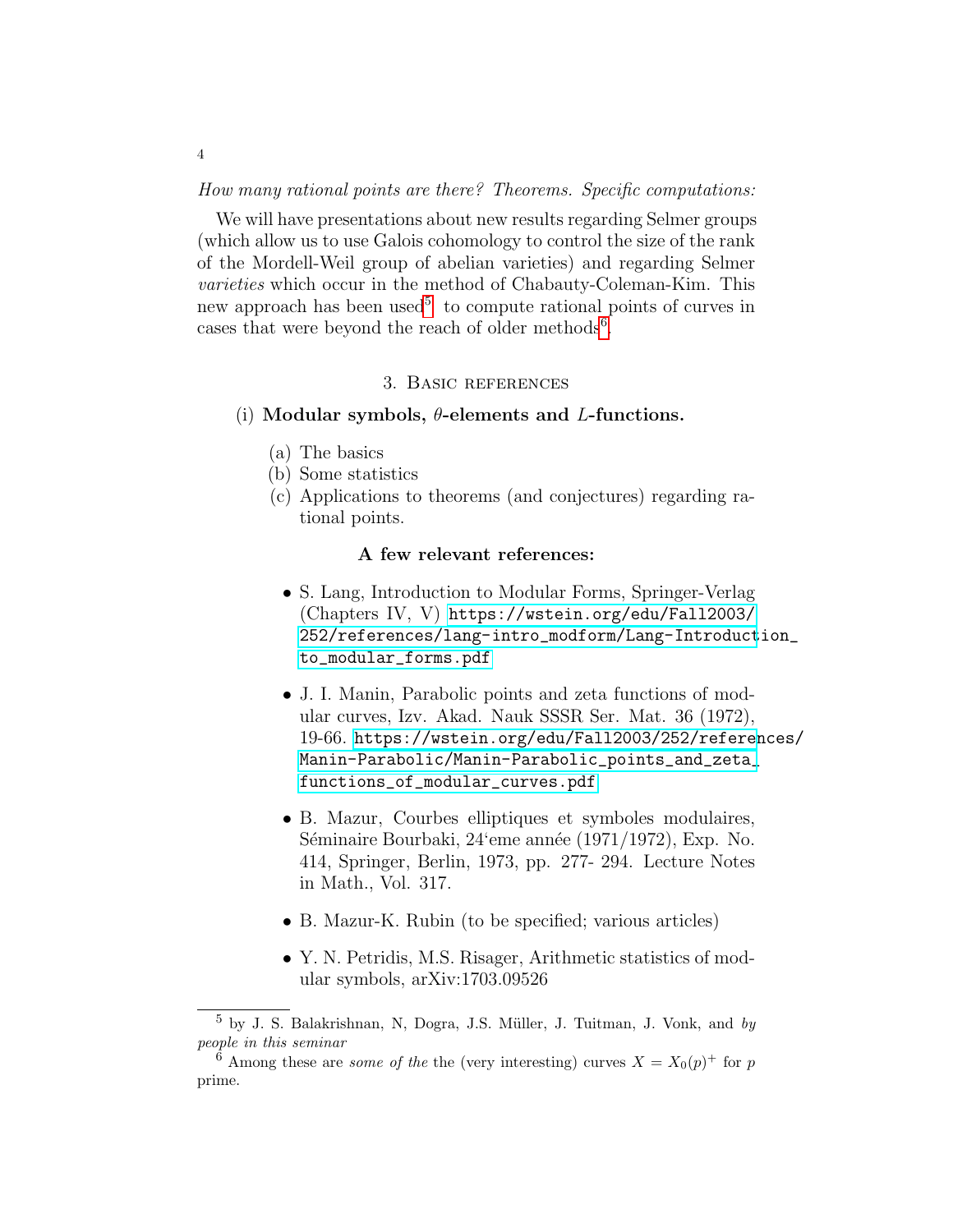- W. Stein, Modular Forms, a Computational Approach, AMS [https://wstein.org/books/modform/stein-modfo](https://wstein.org/books/modform/stein-modform.pdf)rm. [pdf](https://wstein.org/books/modform/stein-modform.pdf) (Chapter 3, especially and Chapter 8)
- W. Stein, Statistics of modular symbols: [https://sites.](https://sites.math.washington.edu/~bviray/NTS/SteinApril7.pdf) [math.washington.edu/~bviray/NTS/SteinApril7.pdf](https://sites.math.washington.edu/~bviray/NTS/SteinApril7.pdf)
- W. Stein,Introduction to modular symbols, [https://wstei](https://wstein.org/edu/Fall2003/252/lectures/09-26-03/intro_to_modular_symbols.pdf)n. [org/edu/Fall2003/252/lectures/09-26-03/intro\\_to\\_](https://wstein.org/edu/Fall2003/252/lectures/09-26-03/intro_to_modular_symbols.pdf) [modular\\_symbols.pdf](https://wstein.org/edu/Fall2003/252/lectures/09-26-03/intro_to_modular_symbols.pdf)

# (ii) Selmer groups

- (a) The basics
- (b) Results about statistics
- (c) Applications—especially to theorems regarding rational points, and (perhaps) Diophantine Stability.

# A few relevant references:

- M. Stoll, Selmer groups and Descent [https://people.](https://people.maths.bris.ac.uk/~matyd/Trieste2017/Stoll.pdf) [maths.bris.ac.uk/~matyd/Trieste2017/Stoll.pdf](https://people.maths.bris.ac.uk/~matyd/Trieste2017/Stoll.pdf)
- B. Poonen, Selmer group heuristics [http://math.mit.](http://math.mit.edu/~poonen/papers/aws2014.pdf) [edu/~poonen/papers/aws2014.pdf](http://math.mit.edu/~poonen/papers/aws2014.pdf)
- M. Bhargava, D. Kane, H. Lenstra, B. Poonen, E. Rains, Modeling the distribution of ranks, Selmer groups, and Shafarevitch-Tate groups of elliptic curves, [https://math.](https://math.mit.edu/~poonen/papers/rst_distribution.pdf) [mit.edu/~poonen/papers/rst\\_distribution.pdf](https://math.mit.edu/~poonen/papers/rst_distribution.pdf)
- Z. Djabri, E. F. Schaefer, N.P. Smart, Computing the p-Selmer group of an elliptic curve [http://www.hpl.hp.](http://www.hpl.hp.com/techreports/98/HPL-98-178R1.pdf) [com/techreports/98/HPL-98-178R1.pdf](http://www.hpl.hp.com/techreports/98/HPL-98-178R1.pdf)
- B. Mazur, K. Rubin, M. Larsen, Diophantine Stability, <https://arxiv.org/abs/1503.04642>

# (iii) Rational points

- (a) some basics, but on to:
- (b) Chabauty's method and its refinements.

# A few relevant references: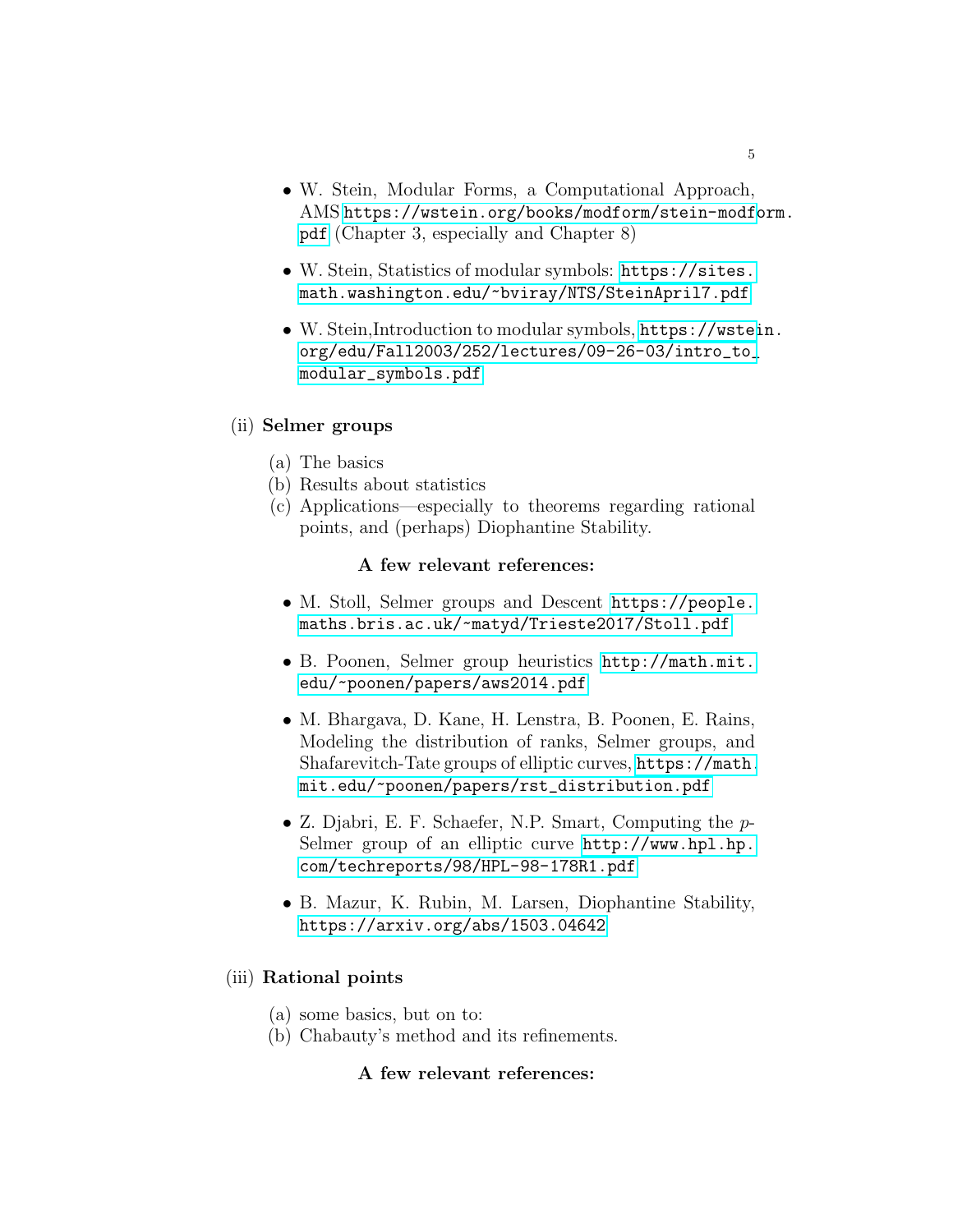- (A "learning seminar" for nonabelian Chabauty run by Bjorn Poonen at MIT): [http://math.mit.edu/](http://math.mit.edu/nt/old/stage_s18.html) [nt/old/stage\\_s18.html](http://math.mit.edu/nt/old/stage_s18.html)
- W. McCallum, B. Poonen The method of Chabauty and Coleman [http://www-math.mit.edu/~poonen/](http://www-math.mit.edu/~poonen/papers/chabauty.pdf) [papers/chabauty.pdf](http://www-math.mit.edu/~poonen/papers/chabauty.pdf)
- M. Kim, The motivic fundamental group of P1 0, 1, and the theorem of Siegel, [http://people.maths.](http://people.maths.ox.ac.uk/kimm/papers/siegelinv.pdf) [ox.ac.uk/kimm/papers/siegelinv.pdf](http://people.maths.ox.ac.uk/kimm/papers/siegelinv.pdf)
- M. Kim, The Unipotent Albanese Map and Selmer Varieties for Curves, [http://people.maths.ox.ac.](http://people.maths.ox.ac.uk/kimm/papers/alb.pdf) [uk/kimm/papers/alb.pdf](http://people.maths.ox.ac.uk/kimm/papers/alb.pdf)
- J. S. Balakrishnan, N, Dogra Quadratic Chabauty and rational points I: p-adic heights [https://arxiv.](https://arxiv.org/abs/1601.00388) [org/abs/1601.00388](https://arxiv.org/abs/1601.00388)
- J. S. Balakrishnan, N, Dogra, Quadratic Chabauty and rational points II: Generalised height functions on Selmer varieties, [https://arxiv.org/abs/1705.](https://arxiv.org/abs/1705.00401) [00401](https://arxiv.org/abs/1705.00401)
- J. S. Balakrishnan, N, Dogra, J.S. Müller, J. Tuitman, J. Vonk, Explicit Chabauty-Kim for the split Cartan modular curve of level 13 [http://people.](http://people.maths.ox.ac.uk/vonk/documents/p_cartan.pdf) [maths.ox.ac.uk/vonk/documents/p\\_cartan.pdf](http://people.maths.ox.ac.uk/vonk/documents/p_cartan.pdf)
- B. Lawrence, A.Venkatesh, Diophantine problems and p-adic period mappings [arxiv.org/abs/1807.](arxiv.org/abs/1807.02721) [02721](arxiv.org/abs/1807.02721)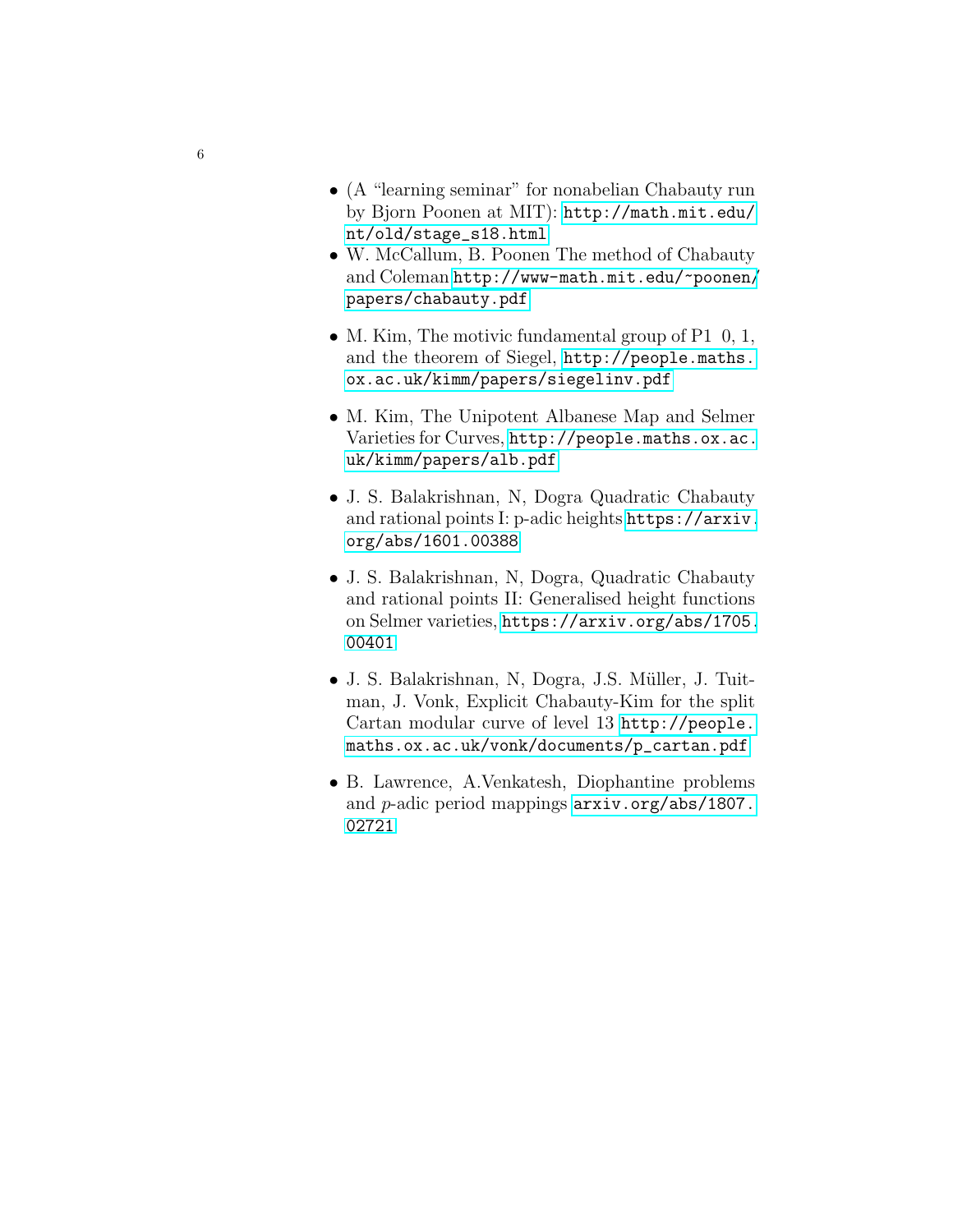### Part 1. Modular symbols

#### 4. Digression: 'pre-modular symbols'

As an introduction to modular symbols, we might recall that such symbols arise from the structure of uniformization of Riemann surfaces, hyperbolic metrics and geodesics:

• Discuss the basic hyperbolic structure; i.e.,  $H :=$  the upper half plane and its ' completion,'

$$
\bar{\mathbf{H}} := \mathbf{H} \sqcup \mathbf{P}^1(\mathbb{Q}) \subset \mathbb{C}.
$$

Let  $\Gamma$  be a discrete (congruence) subgroup of  $PSL_2(\mathbb{Z})$  so that  $\Gamma$  acts on **H** and **H**.

Passing to quotients, put

$$
u: \mathbf{H} \to Y := \mathbf{H}/\Gamma,
$$
  

$$
\bar{u}: \bar{\mathbf{H}} \to X = Y \sqcup \mathcal{C},
$$

where

$$
\mathcal{C} := \mathbf{P}^1(\mathbb{Q})/\Gamma = \text{ the cusps.}
$$

• Define, for  $a/b \in \mathbf{P}^1(\mathbb{Q}) = \mathbb{Q} \cup \{\infty\}$ , the element

 $\ll a/b, c/d \gg \in \pi_1(X, \mathcal{C})$ 

to be the image of the geodesic in **H** with endpoints  $a/b, c/d \in$  $\mathbf{P}^1(\mathbb{Q})$  (and oriented as going from  $a/b$  to  $c/d$ ) in this *relative* fundamental set<sup>[7](#page-6-0)</sup>  $\pi_1(X, \mathcal{C})$ . This gives us a natural mapping

$$
\boxed{1} \quad (4.1)
$$

<span id="page-6-1"></span>
$$
\mathbf{P}^1(\mathbb{Q}) \times \mathbf{P}^1(\mathbb{Q}) \quad \stackrel{\phi}{\longrightarrow} \quad \pi_1(X, \mathcal{C})
$$

with various properties:

(i) The range of  $\phi$  in Equation [4.1—](#page-6-1)i.e.,  $\pi_1(X, \mathcal{C})$ —has a nat-ural partial multiplication law<sup>[8](#page-6-2)</sup> as does the domain where  $(a/b, c/d) \cdot (c'/d', e/f)$  is defined only if  $c/d = c'/d'$ )—and then defined to be  $(a/b, e/f)$ .

<span id="page-6-0"></span><sup>&</sup>lt;sup>7</sup> One can also think of this  $\pi_1(X, \mathcal{C})$  as a category, the *objects* being the elements of C and the set of —it morphisms  $x \to y$  from one object to another being the set of relative homotopy classes of paths in  $X$  from  $x$  to  $y$ .

<span id="page-6-2"></span><sup>8</sup> —which is just composition of morphisms in the vocabulary of the previous footnote—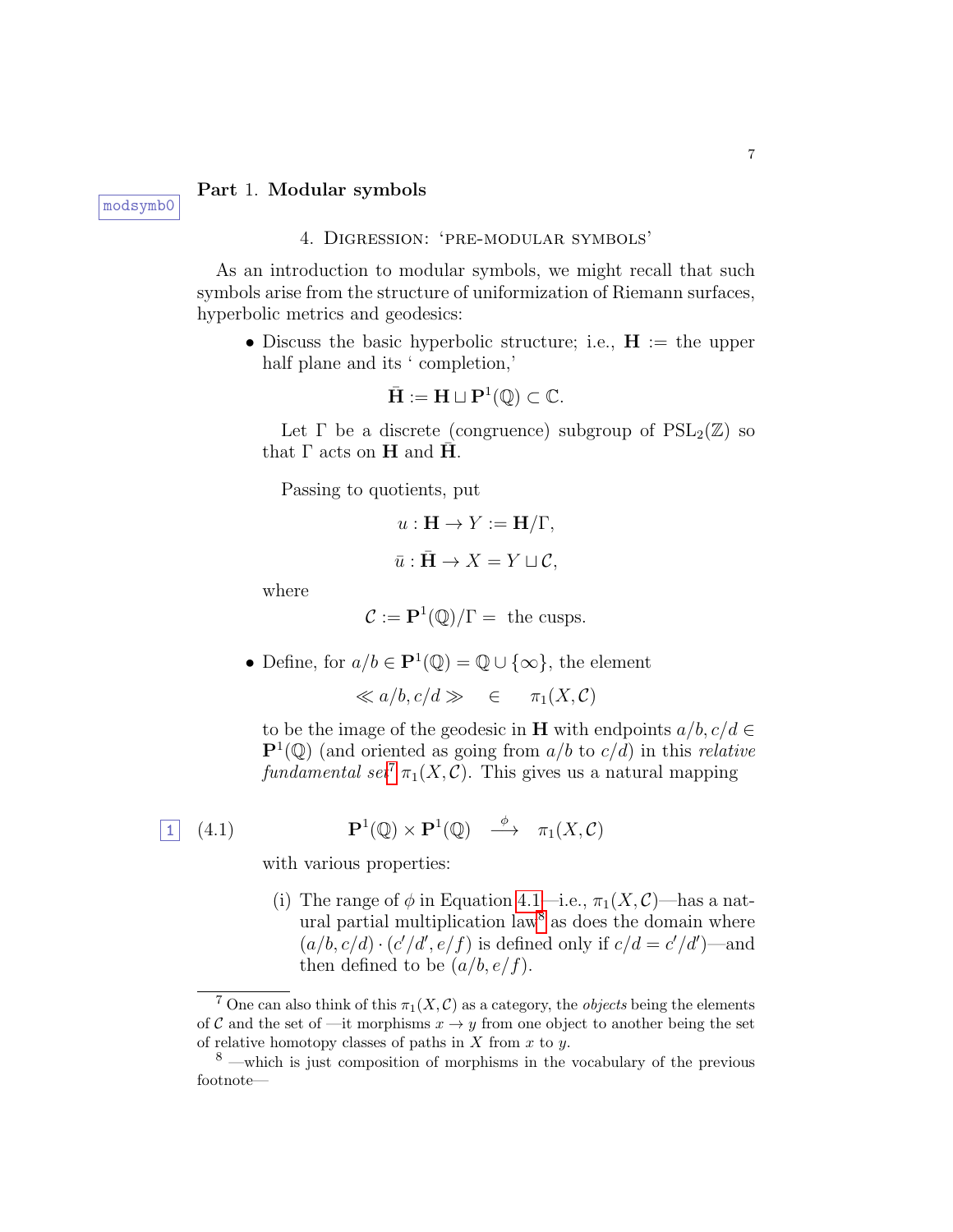(ii) The mapping  $\phi$  is invariant under the action of Γ; i.e., for  $\gamma \in \Gamma$ ,

$$
\ll \gamma(a/b), \gamma(c/d) \gg \; = \; \ll a/b, c/d \gg.
$$

(iii) If  $\gamma \in \Gamma$  has a pair of complex conjugate fixed points, then for every  $r \in \mathbf{P}^1(\mathbb{Q})$ 

$$
\ll \gamma(r), r \gg = 1 \in \pi_1(X, \bar{u}(r)),
$$

i.e., it is the trivial element.

Query: Is there some literature about this? An easy exercise is that the mapping  $\phi$  is surjective. Do the above three relations generate an equivalence relation rendering the mapping induced from  $\phi$  an isomorphism from (such) equivalence classes in  $\mathbf{P}^1(\mathbb{Q}) \times \mathbf{P}^1(\mathbb{Q})$  onto  $\pi_1(X, \mathcal{C})$ ?

We will be interested in this structure specifically when  $X = X_0(N)$ for some level N, noting for the moment that  $X = X_0(N)$  has a natural definition as a curve over R such that the involution  $X(\mathbf{C}) \to X(\mathbf{C})$ given by complex conjugation is compatible the involution  $z \mapsto -\overline{z}$  in connection with the uniformization  $H \to Y \subset X$ .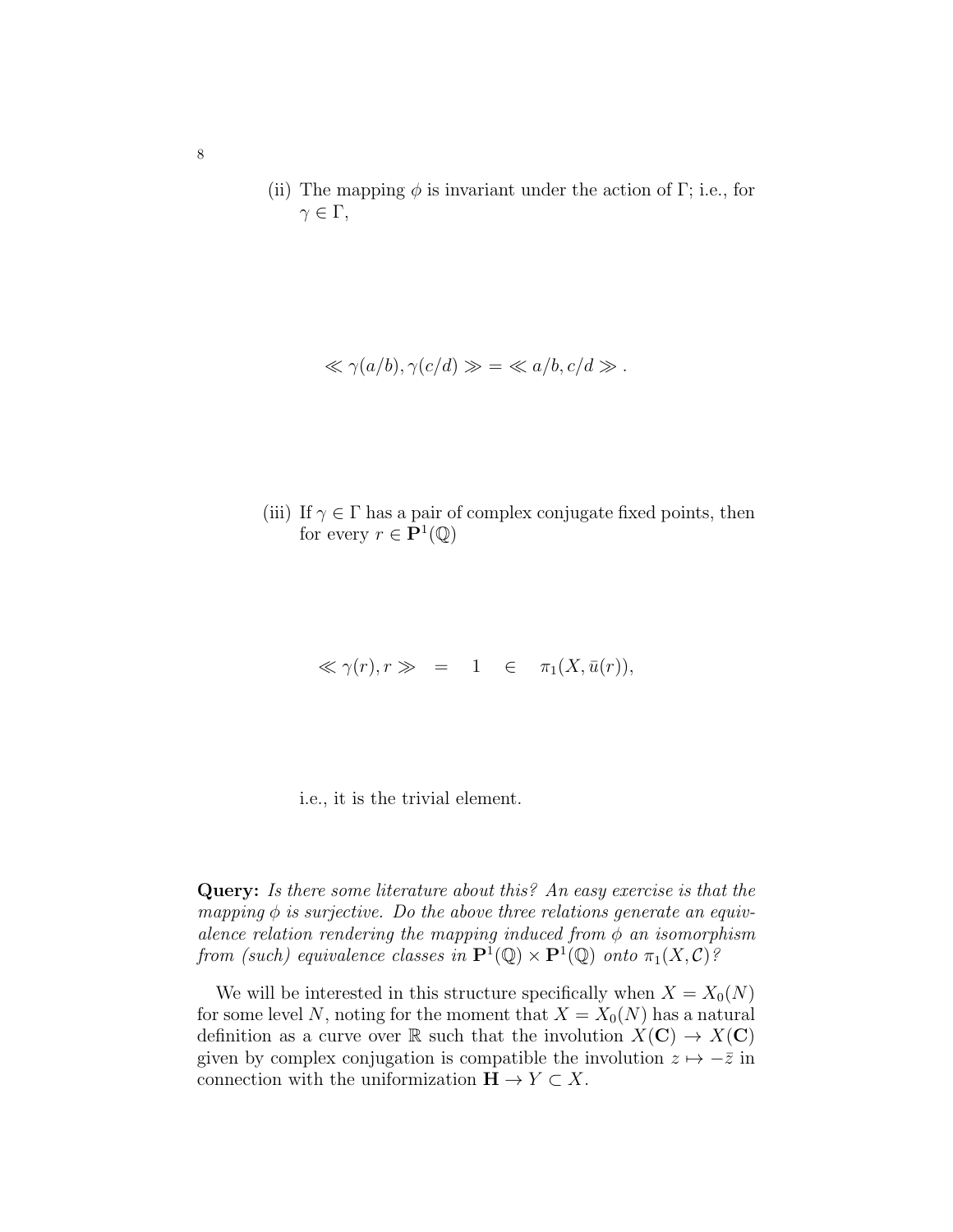Now suppose that we have an *optimal uniformization*<sup>[9](#page-8-0)</sup> of an elliptic curve E over  $\mathbb Q$  by  $X_0(N)$ , i.e., a mapping defined over  $\mathbb Q$ :

$$
\lambda: X = X_0(N) \to E
$$

that doesn't factor through another elliptic curve (and sends the cusp  $\infty$  to the origin of E).

This induces a mapping  $\pi_1(X(\mathbb{C}); \mathcal{C}) \to \pi_1(E(\mathbb{C}); \mathcal{C}_E)$  where  $\mathcal{C}_E$  is the image of the cusps in E. By a theorem of Manin-Drinfeld,  $\mathcal{C}_E$ consists of elements of finite order in E.

**Exercise:** Let  $\delta$  be the lcm of the orders of rational torsion points of E. There's a natural mapping

$$
\pi_1(E(\mathbb{C}); \mathcal{C}_E) \to \frac{1}{\delta} H_1(E(\mathbb{C}), \mathbb{Z}) \subset H_1(E(\mathbb{C}), \mathbb{Q}).
$$

(Given this uniformization) there are natural generators

$$
\eta^{\pm} \in H_1(E(\mathbb{C}), \mathbb{Z})^{\pm},
$$

in the  $\pm$  eigenspaces of complex conjugation acting on  $H_1(E(\mathbb{C}), \mathbb{Z})$ such that for any element  $r \in \mathbb{Q} \cup {\infty} = \mathbf{P}^1(\mathbb{Q})$  the symmetrized and anti-symmetrized images of  $\ll \infty$ ,  $r \gg$  in  $H_1(E(\mathbb{C}), \mathbb{Q})$  can be written

$$
X_0(N) \xrightarrow{u'} E' \xrightarrow{v} E
$$

with  $v$  not an isomorphism,  $u'$  would have smaller degree. This can't go on indefinitely. An optimal uniformization is just one that doesn't factor nontrivially. An equivalent way of thinking of such a thing is to consider the mapping induced from u on the jacobian  $J_0(N)$  of the modular curve  $X_0(N)$ :  $u_J: J_0(N) \to E$ , noting that the kernel of  $u_j$  is a subgroup (scheme) G of  $J_0(N)$  and if it were not connected, the quotient  $J_0(N)$  by  $G^o$ , its identity component, would produce a nontrivial factorization of u. So, u is optimal if and only if  $u<sub>J</sub>$  is connected. That an optimal uniformization is unique (up to multiplication by  $\pm 1$ , the only automorphisms of elliptic curves that are defined over  $\mathbb Q$ ) follows from the multiplicity one theorem regarding Hecke newforms (this opens up another discussion). There is, of course, also a good deal more to say about uniformizations—the fact that a uniformization orients the connected component of the real locus of  $E$  (by considering the image of the tangent vector at the cusp i $\infty$  that points downward in H) and about the connection between unformizations and  $\Omega_{E}^{\pm}$ .

<span id="page-8-0"></span> $9$  Here are a few comments on the notion of *optimal uniformization of* elliptic curves:

A very good discussion of the issue is in William Stein's Optimal Elliptic Curve Quotients <https://wstein.org/papers/ars-manin/html/node2.html>.

If  $u: X_0(N) \to E$  is a uniformization (i.e., a nonconstant map to an elliptic curve  $E$  over  $\mathbb{Q}$ ) its "modular degree" is the degree of the map u. If there were a factorization of u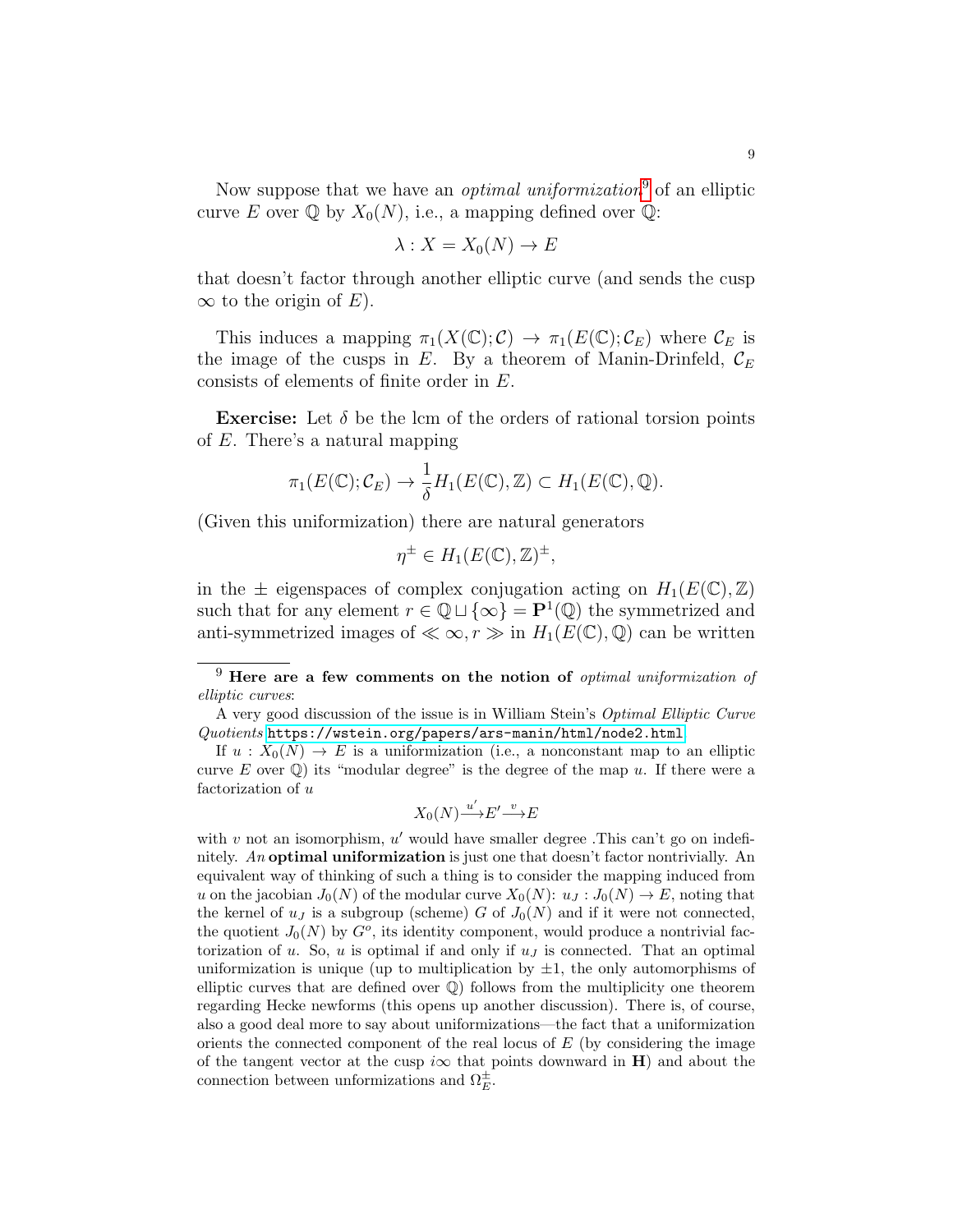as 
$$
[r]^{\pm} \cdot \eta^{\pm} \in \frac{1}{\delta} H_1(E(\mathbb{C}), \mathbb{Z})^{\pm}
$$
. Note that  
 $[r]^{\pm} \in \delta^{-1}\mathbb{Z}$ 

and these are the normalized modular symbols that will be (re) introduced in a moment..

#### 5. Basic properties of modular symbols

For a neat introduction to modular symbols, with some examples of data, see William Stein's Introduction to Modular Symbols referenced above.

Fix once and for all an elliptic curve  $E$  defined over  $\mathbb Q$ . We will usually suppress  $E$  from the notation. Let  $N$  be the conductor of  $E$ , and  $f_E$  the corresponding newform on  $X_0(N)$ .

$$
f_E(q) = \sum_{n \ge 1} a_n q^n.
$$

**Definition 5.1.** Let  $\Omega_E^{\pm} = \Omega^{\pm}$  denote the real and imaginary periods of E. For every  $r \in \mathbb{Q}$  define the (raw) modular symbols

$$
\{r\}_E = \{r\} := 2\pi i \int_{i\infty}^r f_E(z)dz \in \mathbb{C}
$$

and the plus/minus normalized modular symbols

$$
[r]_E^{\pm} = [r]^{\pm} := \frac{\{r\} \pm \{-r\}}{2\Omega^{\pm}}.
$$

We make the convention that  $\Omega^+$  and  $[r]_E^+$  $E$ <sub>E</sub> are denoted simply  $\Omega$  and  $[r]$  respectively, when the context makes it clear that that's what they should be.

<span id="page-9-0"></span>The modular symbols have the following well-known properties.

manybullets Lemma 5.2. Let N be the conductor of E. Let  $\delta = \delta_E \in \mathbb{Z}_{>0}$  be the lcm of the orders of the torsion points in the Mordell-Weil group  $E(\mathbb{Q})$ .

For  $r \in \mathbb{Q} \sqcup \{\infty\}$  we have:

- (i)  $[r]^{\pm} \in (2\delta)^{-1}\mathbb{Z},$
- (ii)  $[\infty]^{\pm} = 0$ ,
- (iii)  $[r]^{\pm} = [r+1]^{\pm}$ ,
- $(iv)$   $[r]^{\pm} = \pm [-r]^{\pm}$ ,

10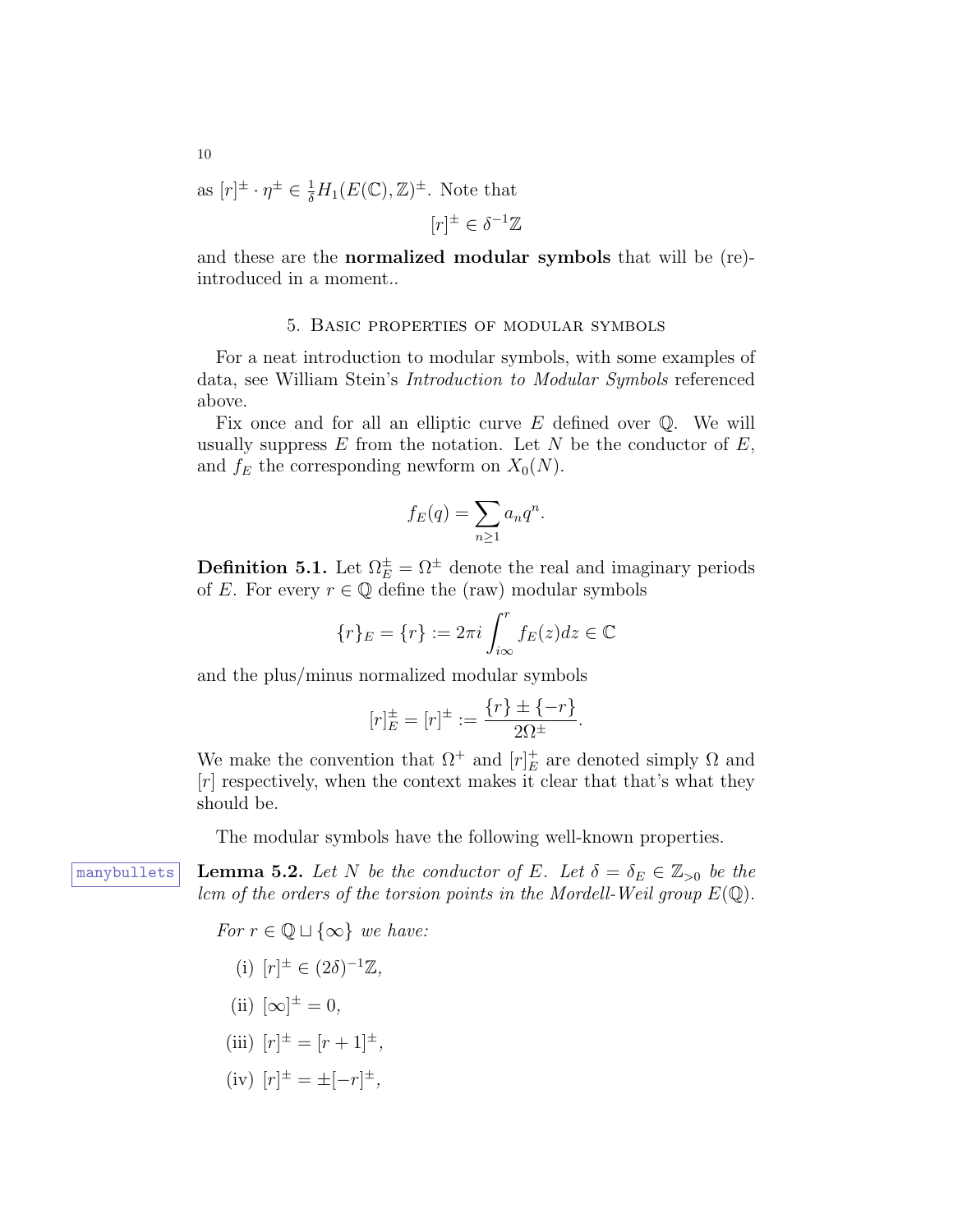### (v) Invariance:

If

$$
A := \begin{pmatrix} a & b \\ cN & d \end{pmatrix} \in \Gamma_0(N) \subset \text{SL}(2(\mathbb{Z}),
$$

so that for  $r \in \mathbb{Q} \sqcup \{\infty\},\$ 

$$
A(r) = (ar + b)/(cNr + d) \in \mathbb{Q} \sqcup \{\infty\},\
$$

we have the following relation in modular symbols:

$$
[r]^{\pm} = [A(r)]^{\pm} - [A(\infty)]^{\pm},
$$

and if  $A \in \Gamma_0(N)$ , as automorphism of H, has a complex (quadratic) fixed point, then  $[A(\infty)]^{\pm} = 0$ , and therefore:

$$
[A(r)]^{\pm} = [r]^{\pm}
$$

for all  $r \in \mathbb{Q} \sqcup \{\infty\},\$ 

(vi) Atkin-Lehner relation: Suppose  $m \geq 1$  and write  $N = ef$ where  $f := \gcd(m, N)$ . If  $a, d \in \mathbb{Z}$ , and ade  $\equiv 1 \pmod{m}$ , and  $w_e$  is the eigenvalue of the Atkin-Lehner operator  $W_e$  on  $f_E$ , then

$$
[d/m]^{\pm} = -w_e \cdot [a/m]^{\pm},
$$

(vii) **Hecke relations:** Suppose  $\ell$  is a prime, and  $a_{\ell}$  is the  $\ell$ -th Fourier coefficient of  $f_E$ . (a) If  $\ell \nmid N$ , then  $a_{\ell} \cdot [r]^{\pm} = [\ell r]^{\pm} + \sum_{i=0}^{\ell-1} [(r+i)/\ell]^{\pm}$ .

(b) If 
$$
\ell | N
$$
, then  $a_{\ell} \cdot [r]^{\pm} = \sum_{i=0}^{\ell-1} [(r+i)/\ell]^{\pm}$ .

*Proof.* The proofs of  $(i)$ — $(v)$  are evident. For  $(vi)$ , here is a construction of the Atkin-Lehner operator  $W_e$ . Let  $f = gcd(m, N)$  and  $N = ef$ . The  $W_e$  operator is given by (any) matrix of the following form:

$$
W_e := \left( \begin{array}{cc} ae & b \\ cN & de \end{array} \right),
$$

with  $a, b, c, d \in \mathbb{Z}$  and  $\det(W_e) = e$ .

Let  $c = m/f$ . Then (since e and f are relatively prime) we can find a and b to make a matrix of the desired form, and then

$$
W_e(\infty) = ae/cN = a/cf = a/m,
$$

and (computing)

$$
W_e(d/m) = \infty
$$

Thus  $W_e$  takes the path  $\{\infty, d/m\}$  to the path  $\{a/m, \infty\}$ . It follows that  $[d/m] = -w_E[a/m]$  where  $w_E$  is the eigenvalue of  $W_e$  acting on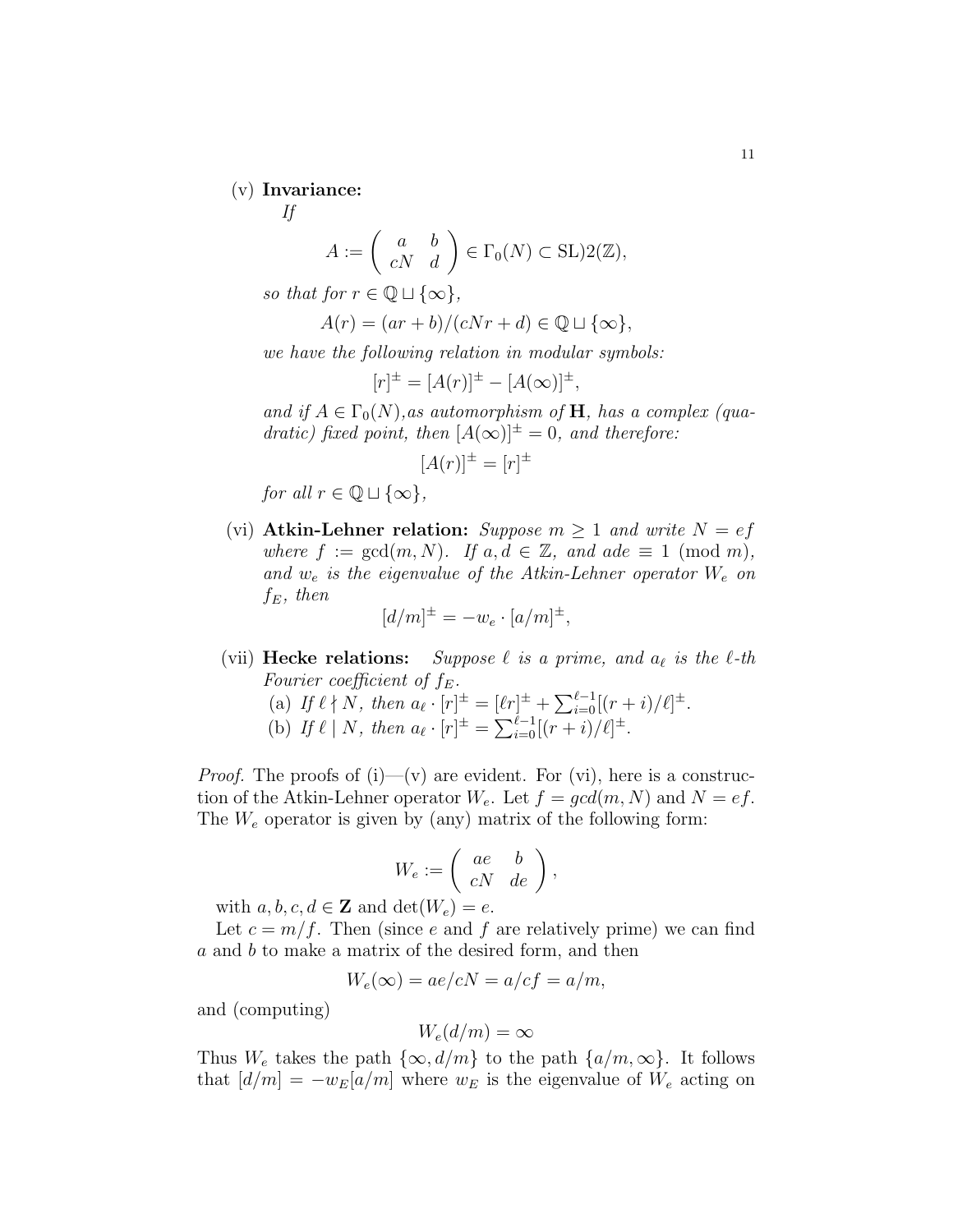The proof of (vii) is straightforward.  $\Box$ 

### 6. Modular symbols and L-values

**Definition 6.1.** Suppose  $\chi$  is a primitive Dirichlet character of conductor m. Define the Gauss sum

$$
\tau(\chi) := \sum_{a=1}^{m} \chi(a) e^{2\pi i a/m}
$$

and, if  $L(E, s) = \sum a_n n^{-s}$ , the twisted L-function

$$
L(E, \chi, s) := \sum_{n=1}^{\infty} \chi(n) a_n n^{-s}.
$$

If  $F/\mathbb{Q}$  is a finite abelian extension of conductor m, we will identify characters of  $Gal(F/\mathbb{Q})$  with primitive Dirichlet characters of conductor dividing  $m$  in the usual way.

**Proposition 6.2.** If  $F/\mathbb{Q}$  is a finite abelian extension, then

$$
L(E_{/F}, s) = \prod_{\chi: Gal(F/\mathbb{Q}) \to \mathbb{C}^{\times}} L(E, \chi, s).
$$

Corollary 6.3. If the Birch and Swinnerton-Dyer conjecture holds for  $E_{\sqrt{Q}}$  and  $E_{/F}$ , then

- $\overline{\text{BSwD}}$  (6.4)  $\text{rank}(E(F)) = \text{rank}(E(\mathbb{Q})) + \sum$  $\chi: Gal(F/\mathbb{Q}) \to \mathbb{C}^\times$  $x\neq1$  $\mathrm{ord}_{s=1}L(E,\chi,s).$ 
	- **BS** Theorem 6.5 (Birch-Stevens). If  $\chi$  is a primitive Dirichlet character of conductor m, then

<span id="page-11-0"></span>
$$
\boxed{\text{BSt}} \quad (6.6) \qquad \qquad \sum_{a=1}^{m} \chi(a)[a/m]^{\epsilon} = \frac{\tau(\chi)L(E,\bar{\chi},1)}{\Omega^{\epsilon}}.
$$

where the sign  $\epsilon$  is equal to the sign of the character  $\chi$ , i.e.,  $\epsilon =$  $\chi(-1)$ .

**Note:** If  $\chi$  is of order  $p > 2$ , a prime number, so

$$
\chi
$$
: Gal $(F/\mathbb{Q} \to \mu_p) := \{e^{(2\pi ij)/p}; j = 0, 1, ..., p-1\} \subset \mathbb{C}^*,$ 

and if  $\chi'$  is any *Galois conjugate character* to  $\chi$ —equivalently:  $\chi' = \chi^a$ , for some exponent a not congruent to 0 mod  $p$ — then the following are equivalent:

modsymb1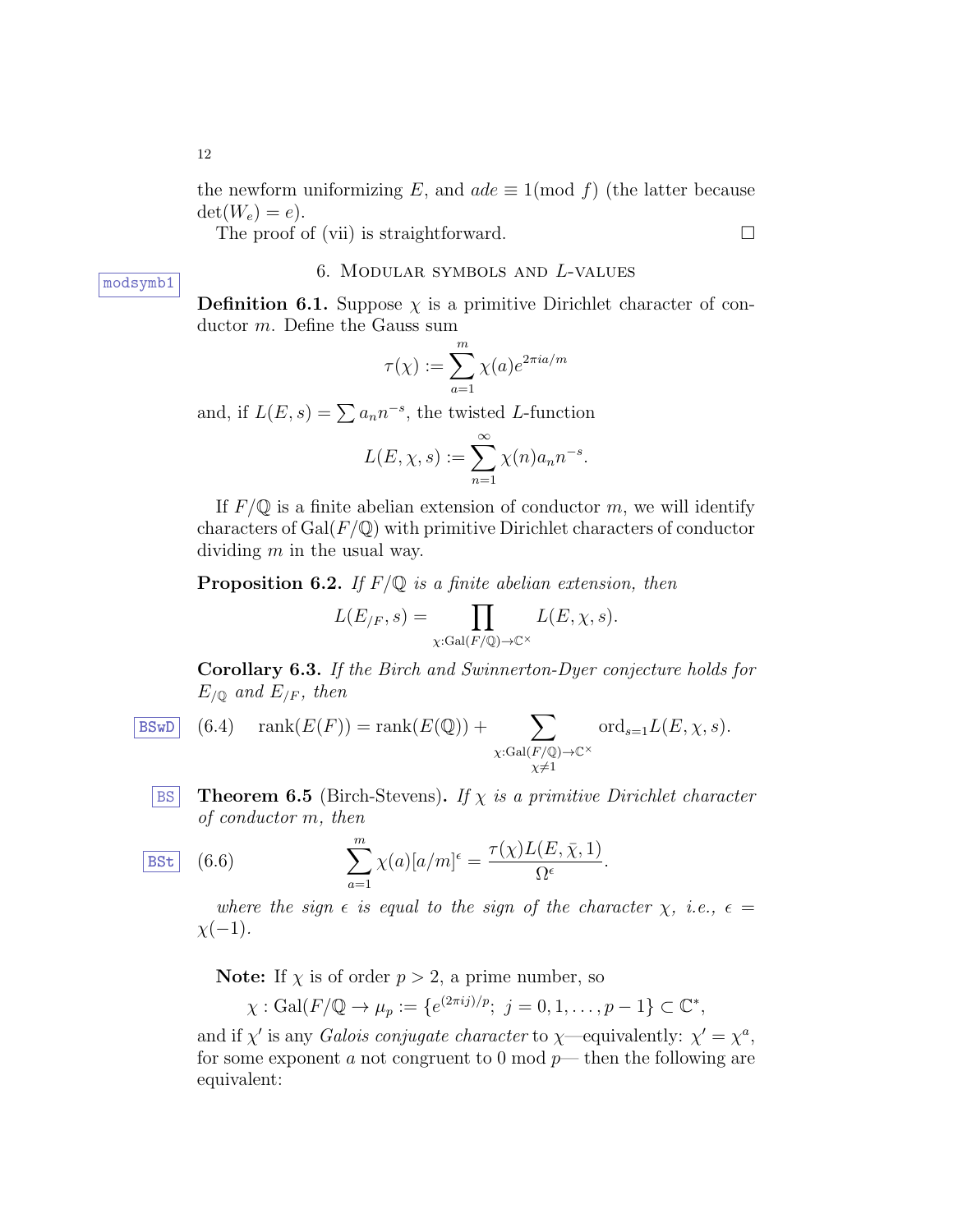- (i)  $L(E, \bar{\chi}, 1) = 0$ .
- (ii)  $L(E, \overline{\chi'}, 1) = 0.$
- (iii) The value of  $\lfloor a/m \rfloor$  is independent of the numerator a.
- (iv) (conditional on BSD:) rank $(E(F)) \geq \text{rank}(E(\mathbb{Q})) + p - 1.$

## 7.  $\theta$ -ELEMENTS AND  $\theta$ -COEFFICIENTS

**Definition 7.1.** Suppose  $m \geq 1$ , and let  $G_m = \text{Gal}(\mathbb{Q}(\mu_m)/\mathbb{Q})$ . Identify  $G_m$  with  $(\mathbb{Z}/m\mathbb{Z})^{\times}$  in the usual way, and let  $\sigma_{a,m} \in G_m$  be the Galois automorphism corresponding to  $a \in (\mathbb{Z}/m\mathbb{Z})^{\times}$  (i.e.,  $\sigma_{a,m}$  acts on  $\mu_m$  as raising to the *a*-th power). Define

$$
\theta_m^{\pm} := \delta \sum_{a \in (\mathbb{Z}/m\mathbb{Z})^{\times}} [a/m]^{\pm} \sigma_{a,m} \in \mathbb{Z}[G_m].
$$

If  $F/\mathbb{Q}$  is a finite abelian extension of conductor m, so  $F \subset \mathbb{Q}(\mu_m)$ , define the  $\theta$ -element (over F, associated to E) to be:

$$
\theta_F^{\pm} := \theta_m^{\pm}|_F \in \mathbb{Z}[\text{Gal}(F/\mathbb{Q})]
$$

where  $\theta_m^{\pm}|_F$  is the image of  $\theta_m^{\pm}$  under the natural restriction homomorphism

$$
\mathbb{Z}[\text{Gal}(\mathbb{Q}(\boldsymbol{\mu}_m)/\mathbb{Q})] \to \mathbb{Z}[\text{Gal}(F/\mathbb{Q})].
$$

By Lemma [5.2\(](#page-9-0)i) we have

$$
\boxed{\text{interval}} \quad (7.2) \qquad \qquad \theta_F^{\pm} = \sum_{\gamma \in \text{Gal}(F)} \theta_F^{\pm} \quad (7.2)
$$

$$
\overline{F}_{F}^{\pm} = \sum_{\gamma \in \text{Gal}(F/\mathbb{Q})} c_{F,\gamma}^{\pm} \cdot \gamma \in \mathbb{Z}[\text{Gal}(F/\mathbb{Q})]
$$

where

$$
c_{F,\gamma}^{\pm} = \delta \sum_{\substack{a \pmod{m} \\ \sigma_{a,m}|_F = \gamma}} [a/m]^{\pm}.
$$

We will refer to the  $c_{F,\gamma}^{\pm} \in \mathbb{Z}$  as  $\theta$ -coefficients. Since we will most often be dealing with the 'plus'- $\theta$ -elements, we will simplify notation by letting  $\theta_F := \theta_F^+$  ${}_{F}^{+}$ ,  $c_{F,\gamma} := c_{F,\gamma}^{+}$ , and  $\Omega := \Omega^{+}$ . If F is a real field, then  $\sigma_{-1,m}|_F = 1$ , so

$$
\begin{array}{ll}\n\text{tc} & (7.3) & c_{F,\gamma} = 2\delta \cdot \sum_{\substack{a \in (\mathbb{Z}/m\mathbb{Z})^\times/\{\pm 1\} \\ \sigma_{a,m}|_F = \gamma}} [a/m].\n\end{array}
$$

With this notation, Proposition [6.5](#page-11-0) can be rephrased as follows: